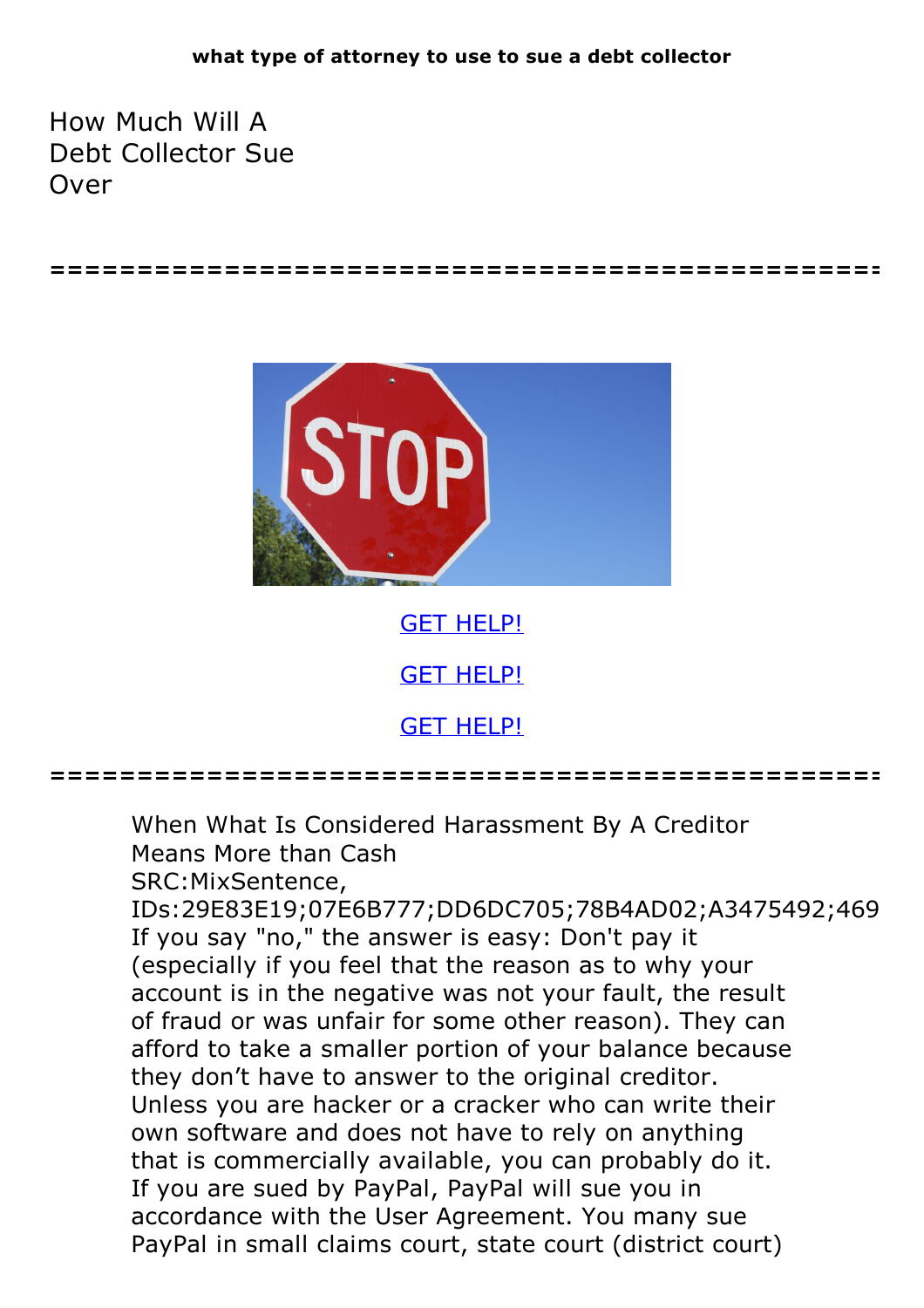or a federal court. The National Association of Consumer Advocates (NACA) is a good resource to help you find an attorney to take your case to sue a debt collector for illegal debt collection conduct. For a comprehensive list of national and international agencies to report scams, see this page. If you are logged on to your main account overview page, you will see a very well hidden "refund" link under each transaction that you have listed (if it is a transaction where persons sent you money).<br>Consumers often use the terms "creditor" and "debt

collector" interchangeably, but they are two separate entities. How Much Do I Have To Pay To Use Binding Arbitration? Paypal uses the American Arbitration Association for this purpose. Perhaps it is only by coincidence, but the AAA is the most expensive arbitration service in the United States. Yes, there are certain items and services that you cannot pay for or sell using the PayPal service. A rule of thumb with PayPal is always this: you are NOT PAID until your money has cleared your bank account. Even when you do not have the money to pay your bills, you do not have to be subjected to collector pressure tactics. On one of Howard's cases from July, he says, a debt collector called the best friend of a woman suggesting the friend had died. Debt collection agency abuse has been on the rise in the United States. Subpoenas are issued to banks, employers and more to find the debtor's assets - and sometimes in light of what is found in those subpoenas, others are issued on top of that to find and collect money no credit agency ever could.

Issued by the OFT, who also govern the industry. However, that doesn't stop lawyers, who often send form letters threatening a suit, even when it is a debt that can't be sued for. PayPal will try to collect the debt from you for another six months. There is one thing you can be sure of: if you owe PayPal money, PayPal will attempt to collect the amount from you. However, if you wish to keep your PayPal account, PayPal will debit your account in the amount of the chargeback that PayPal has received. If PayPal tries to take it from your credit card, simply call your credit card company and a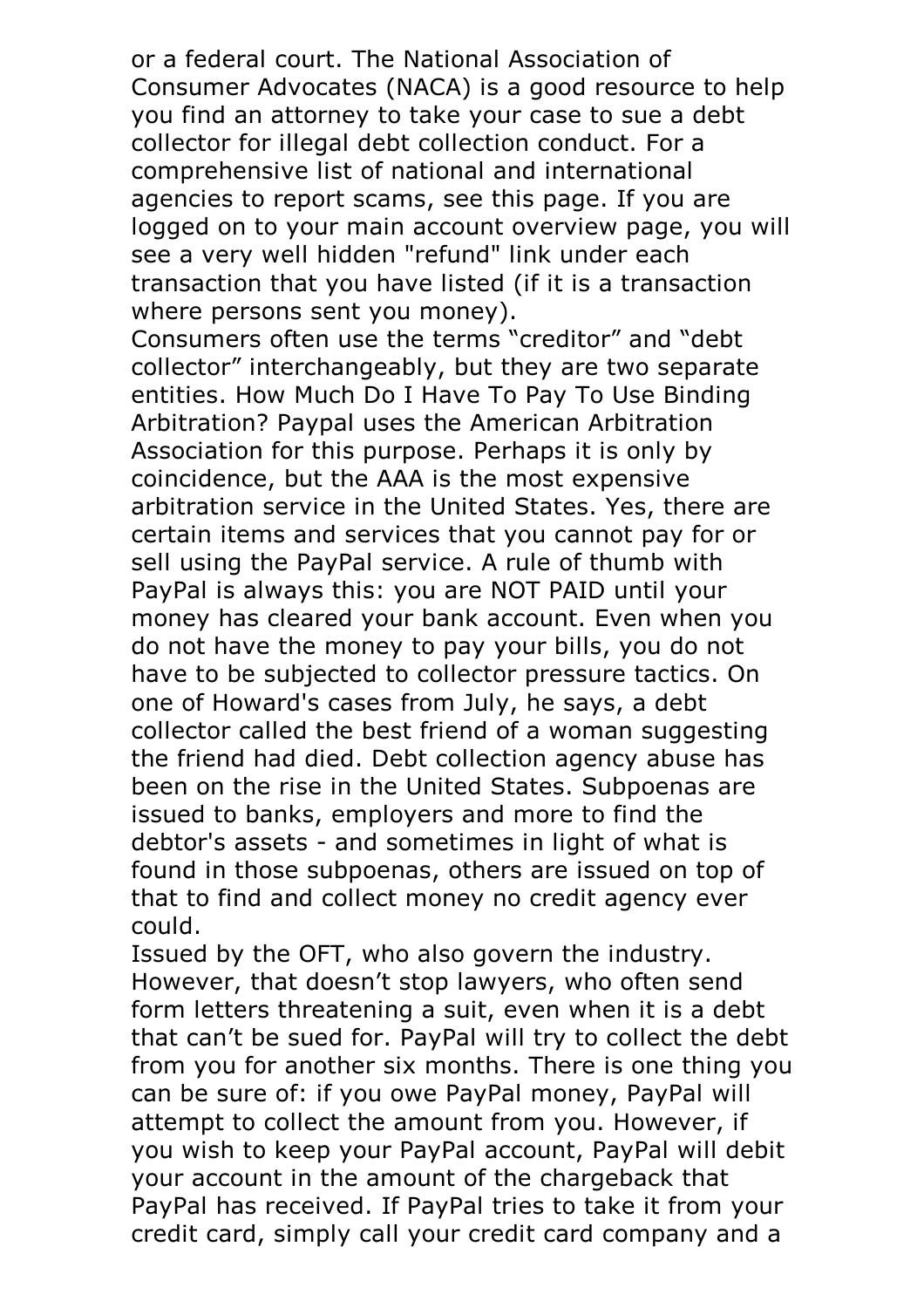file an unauthorized charge/use claim or file for a chargeback. PayPal has the authority to take money out of your bank account or credit card to pay for your negative balance. I Have A Negative Balance In My

PayPal Account. That includes contacting your directly for the amount or attempting to withdraw the money from your bank account without your permission. Statutory damages mean that when the law is violated, a person bringing the lawsuit is entitled to a certain amount of money independent of actual damages they've suffered at the hands of debt collectors. Calls from debt collectors can spoil your mood and jeopardize your financial life. The law protects that privacy by making it illegal for debt collectors to disclose the existence of debts to anyone other than authorized individuals (such as an attorney representing the debtor, spouses, parents or guardians of minors who may have accounts, executors and administrators) - unless the debtor gives permission to disclose. Your attorney can handle it. You can read more alternatives to PayPal in eBay's own "Accepted Payments Policy." Go HERE. For more information on this topic, go to this site's RECORDED PHONE CALLS section. The next step is actually getting on the phone with an agent from the debt collection agency. Many debt collectors will try to scare people into paying debts by threatening legal action (which is illegal if they have no intention of doing so), by threatening to take your property, drain your bank account, or simply ruin your life.

Top What Can Debt Collectors Do Choices SRC:MixSentence,

IDs:C7A51C4C;9473B6F6;3D3FE425;745671E2;B50027B2;B88F In many cases, debt collectors buy debt in bulk and just get a big spreadsheet filled with names, contact information, and dollar amounts. If you want to get rid of time-barred debt, you may be able to convince your creditors to settle for less. Actually, the creditors harass the debtors by contacting them at their workplace even after they have informed creditors not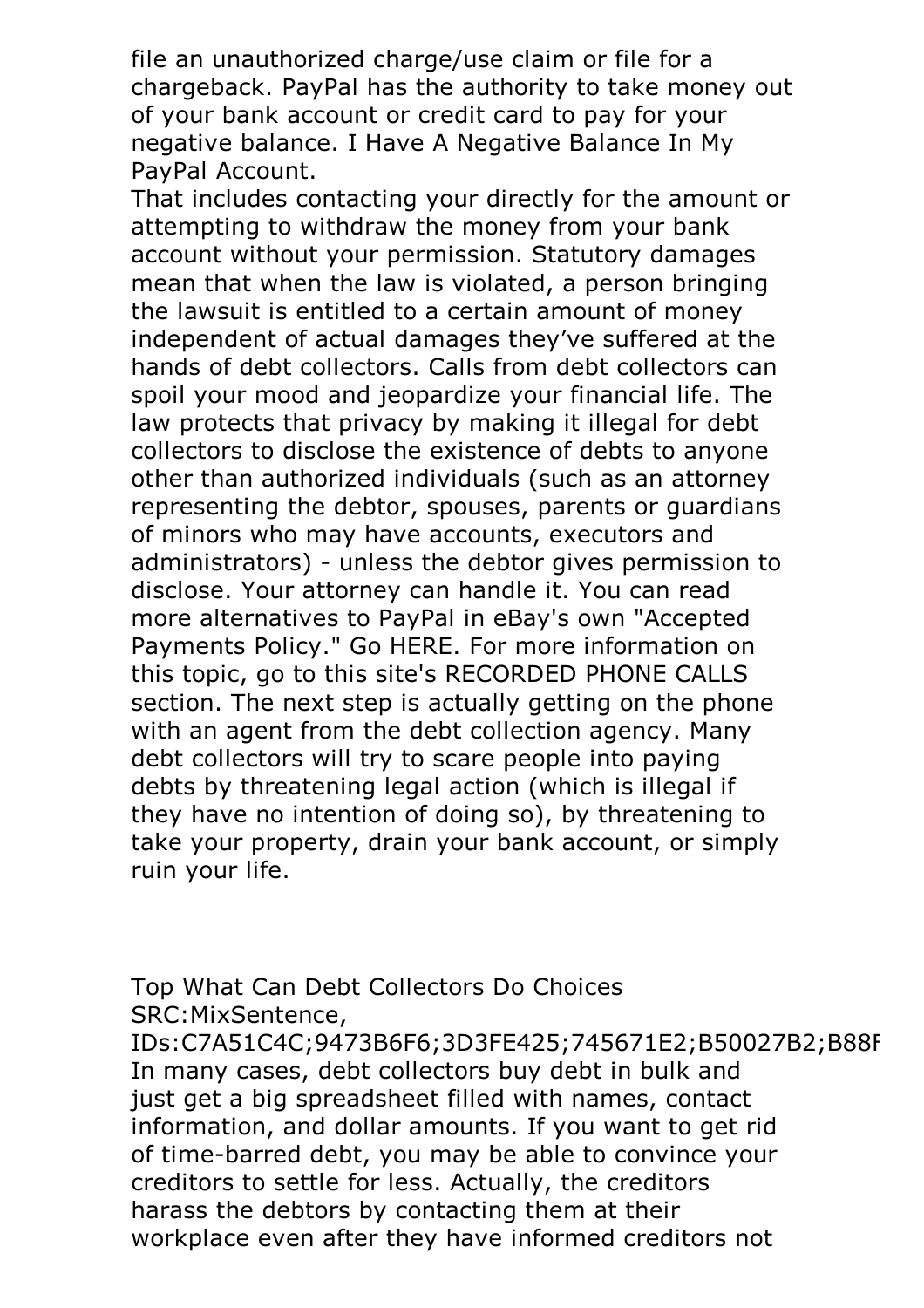to contact them when they are in office. You may protect up to \$250,000 of equity in your home from creditors for unsecured debts. They will begin with a letter, then move to phone calls until you pay off your debts or come to an agreement. For a debt to be legally collectable, the debt collector must produce documentation showing that you signed an agreement to pay, that the debt was legally sold to the collector, and that the amount and debt source in question are both legal and valid, and not past a statute of limitations for collection. This statement explains to the court that while they did provide documentation of a debt agreement between you and a credit card company, medical provider, or other debt source, that you do not believe the debt collector is the legal owner

of the debt.<br>The first thing you should say, and add nothing more, when it is your turn to speak is a concise statement that explains you do not know the origins of the debt and want evidence that it is, in fact, your debt that you owe. The worst thing you can do is admit the debt was yours. Tip: You can stop debt collectors from contacting you by sending them a letter asking them to cease contact. Pro Tip: Keep copies of all correspondence you send and receive regarding this debt. If you make any requests, put them in writing and keep a copy for yourself in case you need them later on. You need to take into account each and every bill that you pay each month and then prioritize the order in which they should be paid. If you lose that edge, the debt collector can win and get access to garnish wages or withdraw funds from your bank account. Yes, a collection agency can indeed pursue legal action against you if you refuse to pay your debts for an extended period of time. This

Act applies to "consumer debts".<br>Secured debts are easier for the creditor to collect.<br>Unless you have a secured debt, debt collectors cannot do much to you, even if you do not pay. Be sure to document the name of the person or the company that is harassing you, if you are not sure if they are a debt collector or a scammer. If a debt collector has sued you or threatened to sue you, you should consult an FDCPA attorney to help you determine if they have violated